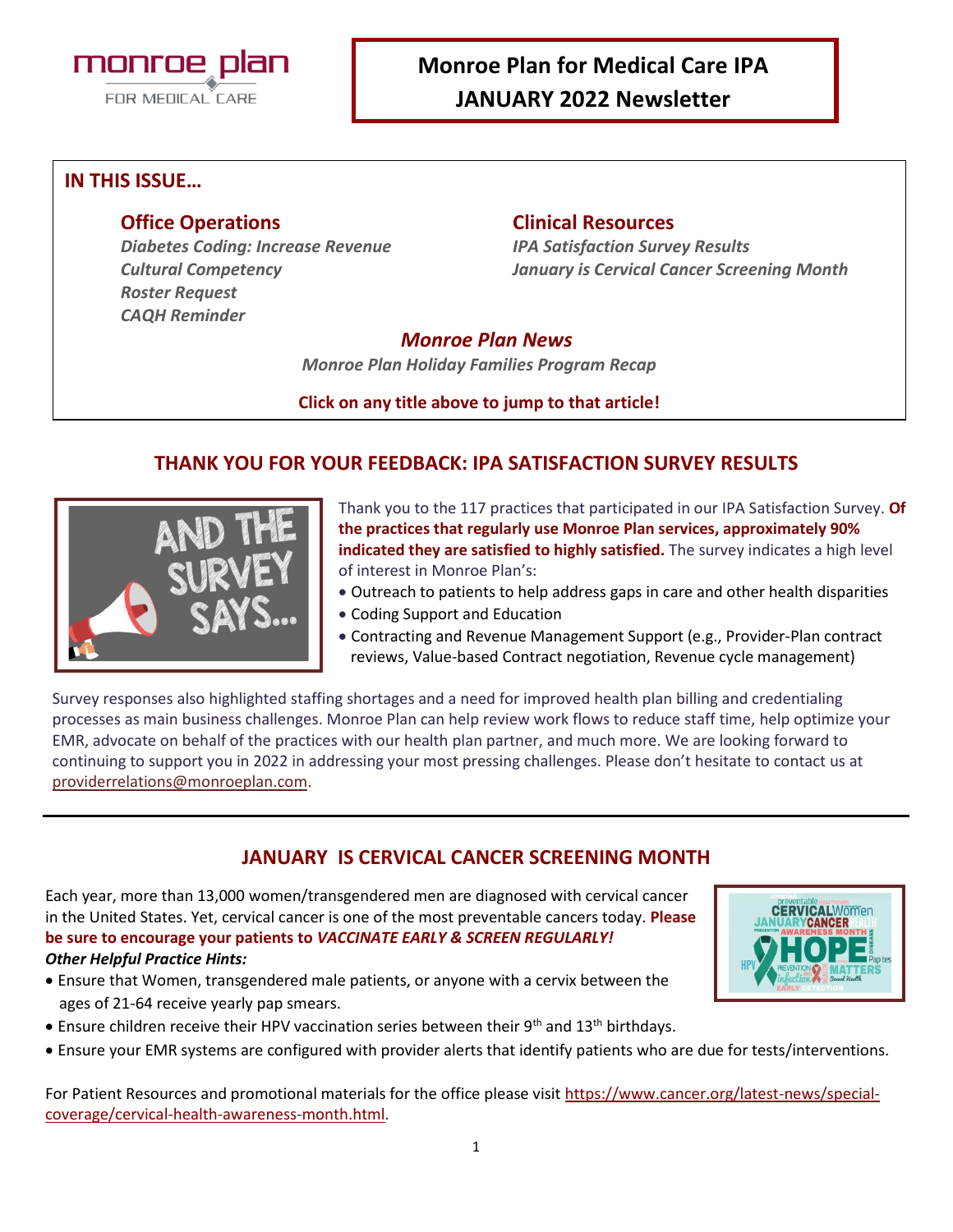

### **DIABETES CODING: INCREASE YOUR PRACTICE REVENUE**

If your practice has on-site Hba1c testing, please ensure that you are submitting the appropriate codes to collect that revenue. **The Monroe Plan for Medical Care Quality Team has found tens of thousands of dollars in unbilled lab results within our network.**

Claims/ Coding: 83036; 83037

- 3044F Most recent HbA1c less than 7.0%
- 3046F Most recent HbA1c greater than 9.0%
- 3051F Most recent HbA1c greater than or equal to 7.0% and less than 8.0%
- 3052F Most recent HbA1c greater than or equal to 8.0% and less than 9.0%

Does your practice need help problem solving? Please email Samantha Tolbert, Manager of Quality Initiatives at [stolbert@monroeplan.com.](mailto:stolbert@monroeplan.com)

#### **NYS ANNUAL CULTURAL COMPETENCY REQUIREMENT**

In October of 2021, the NYS DOH approved cultural competence training by the US Dept of Health and Human Services (HHS, Office of Minority Health education program*, Think Cultural Health.* The training is online, free and offers several provider specific programs: Education - [Think Cultural Health \(hhs.gov\).](https://thinkculturalhealth.hhs.gov/education)

Training should be initially completed by appropriate staff within the next 12 months and then annually thereafter. Please ensure your staff completes the training and forward certificates of completion to [providerrelations@monroeplan.com.](mailto:providerrelations@monroeplan.com)

#### **ROSTER REQUEST**

To ensure accurate and current data is captured, please send updated provider practice rosters to Monroe Plan at [pfmemails@monoreplan.com.](mailto:pfmemails@monoreplan.com)

#### **CAQH REMINDER**

#### Council for Affordable Quality Healthcare

CAQH is an online data repository of credentialing data. "CAQH Credentialing" refers to the process for practitioners to self-report demographic, education and training, work history, malpractice history, and other relevant credentialing information to create an online credentialing profile for insurance companies to access. Electronic access to this information is meant to reduce the burden of paperwork by eliminating much of the paper-based enrollment process involved with payor network enrollment and facility privilege applications.

The main purpose of CAQH (The Council for Affordable Quality Healthcare) is to gather credentialing information on healthcare practitioners and make that information available to health plans and other healthcare entities to streamline the credentialing process. Please remember to keep your CAQH updated by visiting CAQH - [Streamlining the Business of](https://www.caqh.org/)  [Healthcare.](https://www.caqh.org/)